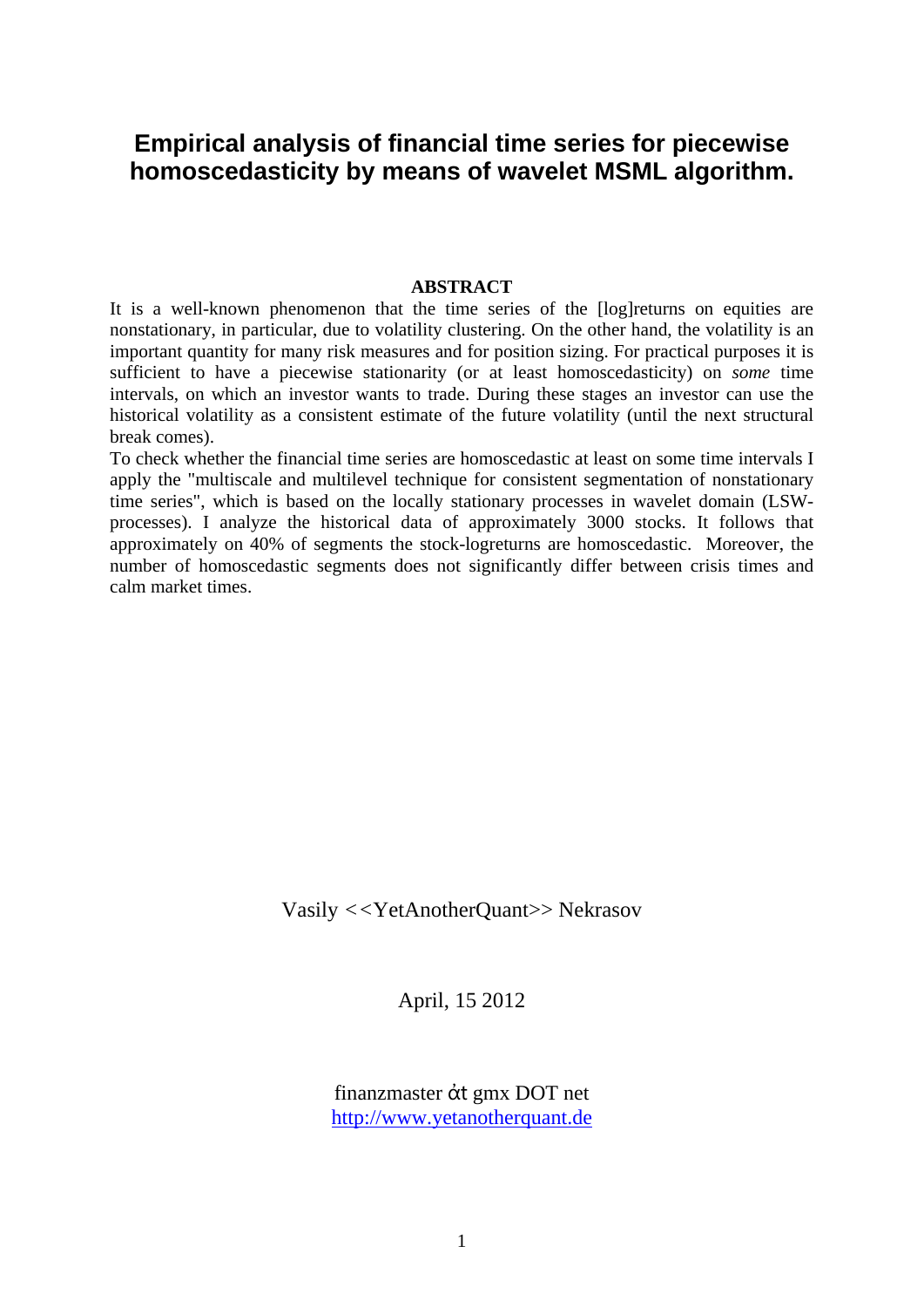## *1. Introduction*

1

Volatility is an important quantity for setting the take-profit and stop-loss orders and for position sizing: for example the glorified Turtle Traders used "volatility-based constant percentage risk position sizing algorithm" (s. "Turtles"). It is well-known that the volatility changes over time<sup>1</sup>. However, the Figure 1 shows that within the green area the time series of log-returns is likely to be stationary or at least homoscedastic.



Moreover, we see that the green area is a period of the strong uptrend. So a trend following entry/exit strategy, combined with volatility based position sizing would be promising here. The red area on the right, in which the volatility is especially high, is the time of the Bank crisis'2008. Notably, there are two warning signals between the green and red areas: the trend reversal and the growing volatility.

On the other hand we can see a strong uptrend by heteroscedastic volatility within the grey area, after which the trend stagnates and the Dotcom crisis'2002 (pink area) occurs. However, the volatility does not grow before this crisis and even during the crisis its increase is moderate.

Our major goal is to analyze how often the phases of stationary (or at least homoscedastic) returns occurs and whether they last sufficiently long. The minor goal is to assess (so far qualitatively) how these phases are related to trends.

<sup>&</sup>lt;sup>1</sup> For economic analysis of this phenomenon (which is not the key point of this paper) the readers are referred to Schwert(1989).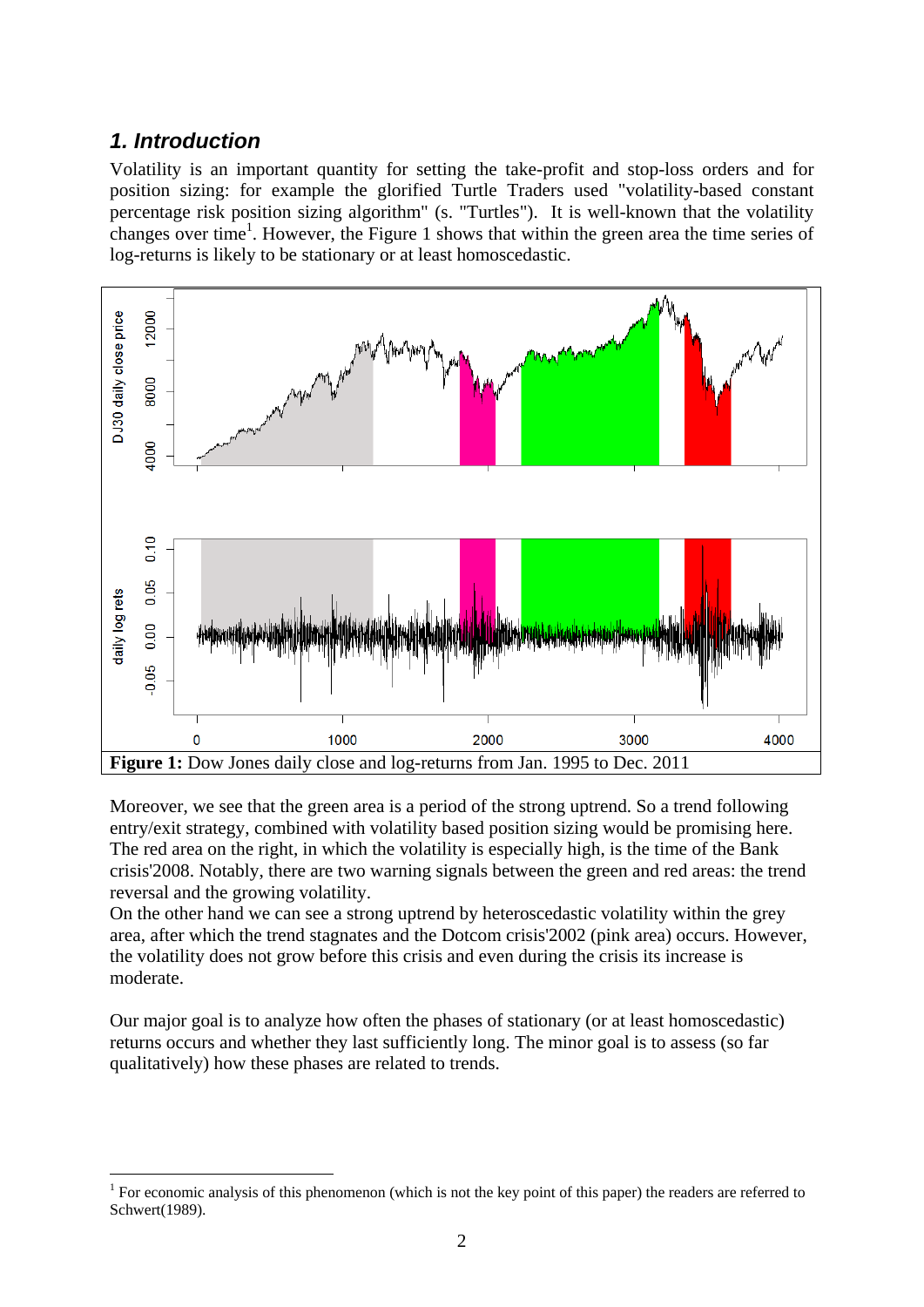For this I assume that the daily log-returns follow an LSW-process and run the MSML algorithm (described in the next paragraph) on historical data of approximately 3000 stocks<sup>2</sup>, for which there are at least 2049 entries<sup>3</sup> available. At first I log the detected breakpoints and generate the charts like Fugure 2 for each stock. Then I screen the generated charts to qualitatively assess the MSML algorithm and the trend/volatility dependence. Finally, I run stationarity and homoscedasticity tests for every segment for each time series.



 $2^{2}$  Exactly speaking 2947 stocks. The key properties of the historical data are described in my previos report " A review of literature for private traders and a backtest of the recommended strategies "

 $3\text{ }2049-1 = 2048 = 2^{11}$ , the length of input time series for the MSML algorithm must be a power of two, additionally I need one more entry since I analyze diff( $log(X)$ ), where X is the input time series.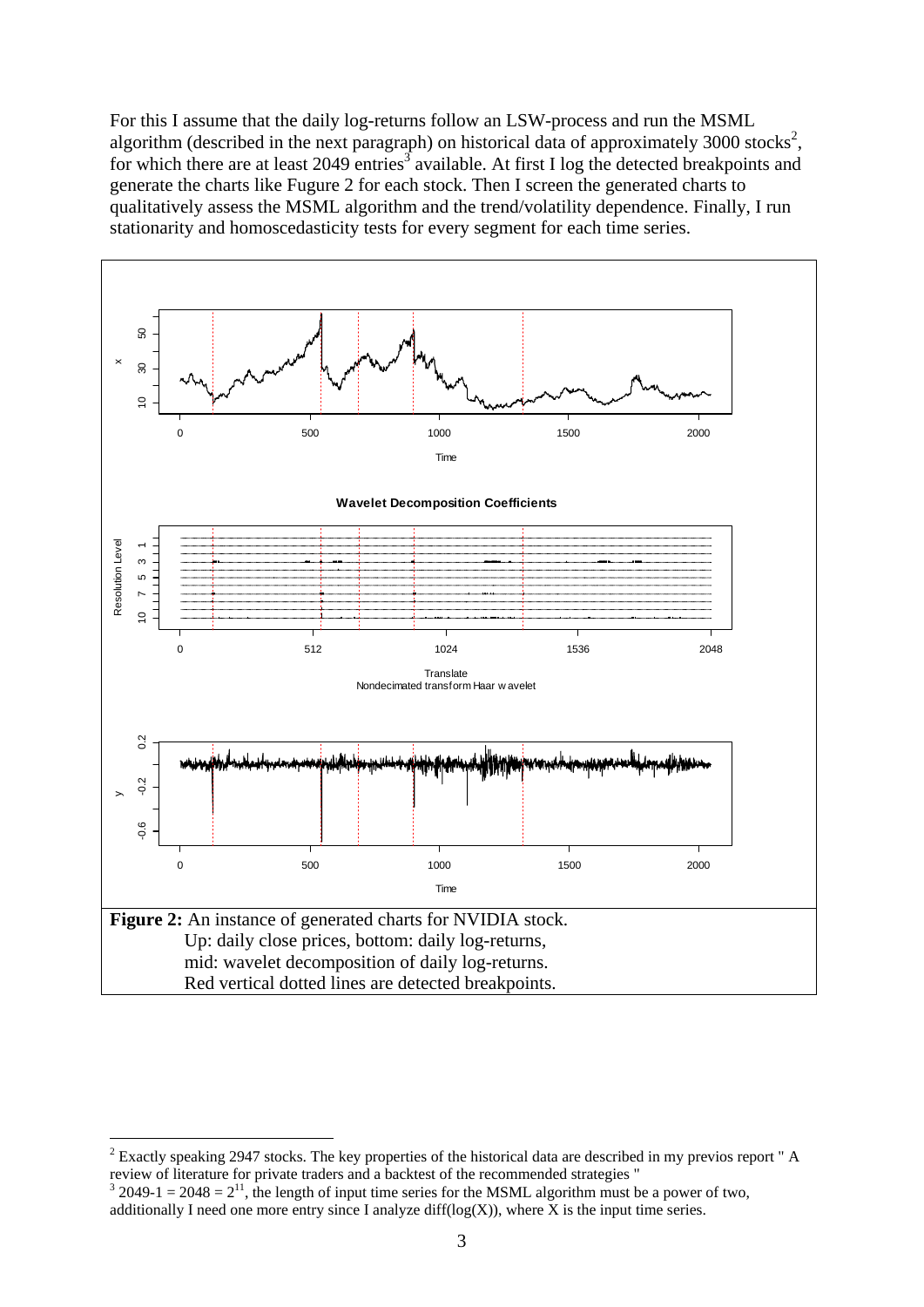### *2. Haar wavelets, LSW processes and MSML algorithm*

LSW (locally stationary wavelet processes) were introduced by Nason et al $(2000)$ , whereas they are based on idea of the local stationarity by Dahlhaus(1997). The idea of local stationarity is a trade-off between departure from stationarity and an ability to estimate the model parameters from a single realization of a stochastic process. One assumes that the model parameters (e.g. AR-coefficients, frequency spectrum, etc) change over time, however, sufficiently slowly.

For reader convenience I give an informal introduction to LSW processes and MSML algorithm. For the [pretty hard-going] formal proofs the readers are referred to Nason et al(2000), and Cho and Fryzlewicz(2012).

It is well-known that a stationary time series can be represented in frequency domain as a sum of sines and cosines with random uncorrelated amplitudes. One can readily replace "big waves" (sines and cosines) with "small waves" (wavelets). The main advantage of such approach that the "small" waves [at finer scales] are well-localized both in time and frequency, which w.r.t. time series analysis, allows to capture the nonstationarity. The simplest wavelet is the Haar wavelet, defined as

$$
\varphi(t) = \begin{cases} 1 & t \in [0, \frac{1}{2}) \\ -1 & t \in [\frac{1}{2}, 1) \\ 0 & \text{else} \end{cases}
$$
 (2.1)

 $\varphi(t)$  can be translated (by  $-k$ ), dilated (by  $2^j$ ) and rescaled( $\sqrt{2^j}$ ) to obtain a doubly-indexed  $\varphi(t)$  can be translated (by  $-k$ ), different (by  $2^j$ ) and rescalled ( $\nu$   $2^j$ ) to obtain a difference of functions  $\{\varphi_{jk}(t)\}_{j \in \mathbb{N}_0, k=0,\dots,2^j-1} = \sqrt{2^j}\varphi(2^j(t-k))$  or explicitly

$$
\{\varphi_{jk}(t)\}_{j \in \mathbb{N}_0, k=0,\dots,2^j-1} = \sqrt{2^j} \begin{cases} 1 & t \in [2^{-j}k, 2^{-j}(k+0.5)) \\ -1 & t \in [2^{-j}(k+0.5), 2^{-j}(k+1)) \\ 0 & \text{else} \end{cases} \tag{2.2}
$$

One can easily check that  $\{\varphi_{ik}(t)\} \cup f(t) = 1$  is an orthonormal basis in Hilbert space  $L^2[0, 1]$ . In particular, the elements of this basis do not overlap (Figure 3) Analogously one can define an ON-basis in a finite dimensional space<sup>4</sup>, e.g. for N=4

dimensions we have a Haar wavelet ON-basis as follows  
\n
$$
\mathbb{W} = \frac{1}{\sqrt{4}} \begin{bmatrix} 1 & 1 & 1 & 1 \\ 1 & 1 & -1 & -1 \\ \sqrt{2} & -\sqrt{2} & 0 & 0 \\ 0 & 0 & \sqrt{2} & -\sqrt{2} \end{bmatrix} \sim \frac{1}{\sqrt{4}} \begin{bmatrix} 1 \\ \varphi_{0,0}(t) \\ \varphi_{1,0}(t) \\ \varphi_{1,1}(t) \end{bmatrix}
$$
\n(2.3)

where " $\sim$ " in (2.3) means how to relate rows of W with elements of  $\{\varphi_{jk}(t)\}\)$ , whereas for a better understanding one should look the left part of Fig. 3, where black dots at OX-axis depict the elements of *x*.

The [discrete] wavelet transform (DWT) of a vector  $x := [x_1, x_2, x_3, x_4]^T$  is the vector  $[w_1, w_2, w_3, w_4]^T = \mathbb{W}x.$ 

 4 Number of dimensions must be a power of two.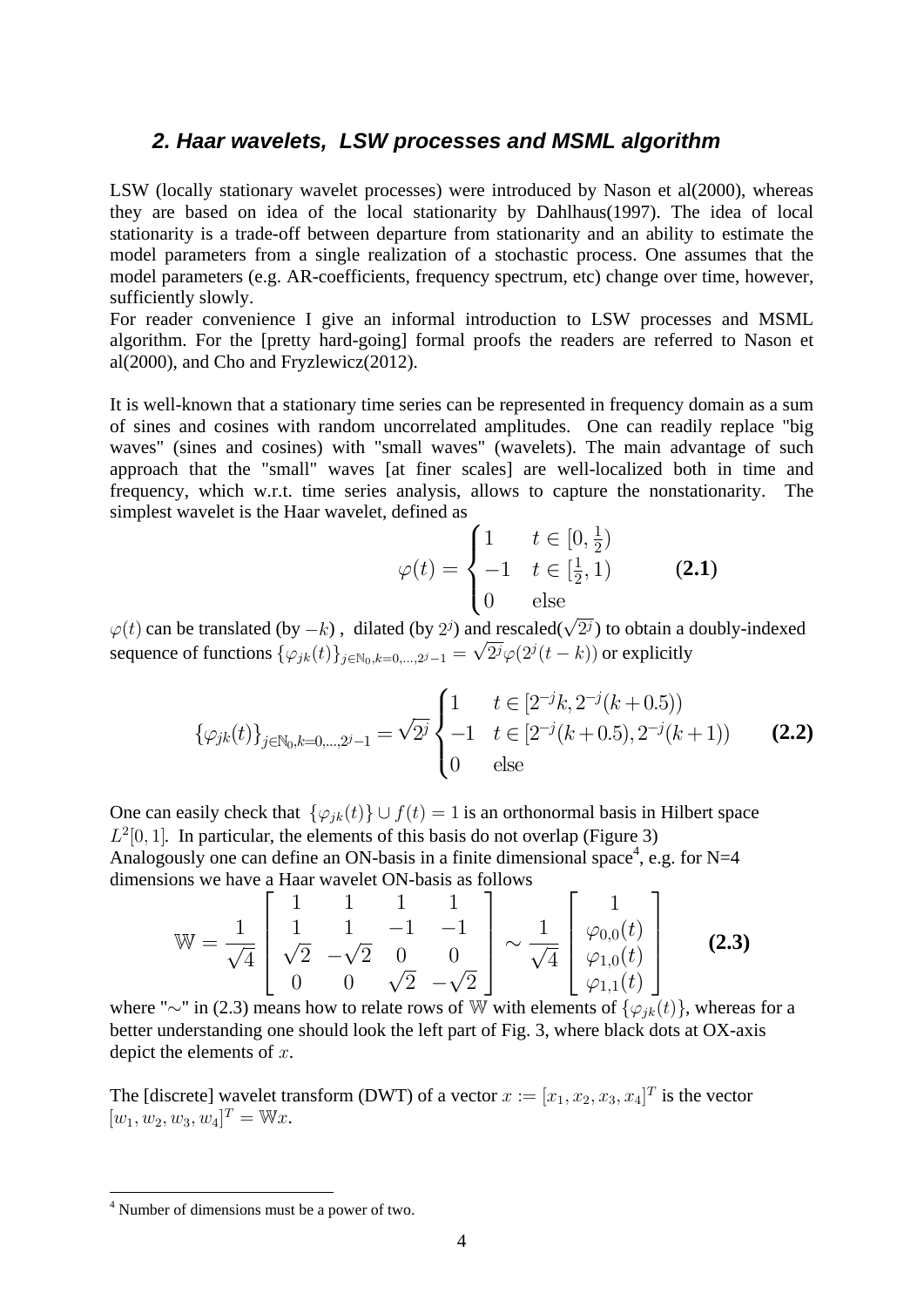One can readily see that  $w_4 = 0.5\sqrt{2}(x_3 - x_4)$ ,  $w_3 = 0.5\sqrt{2}(x_1 - x_2)$ ,  $w_2 = 0.5(x_1 + x_2 - x_3 - x_4)$  and  $w_1 = 0.5(x_1 + x_2 + x_3 + x_4)$ .

This fact not just shows that the Haar wavelet coefficients are "smoothes and differences" of the original vector but also enables a fast computation algorithm (pyramid algorithm) with complexity  $O(n)$ . "Pyramid" means the following:



 $d_{10}$  stands for "detail at level  $j = 1$ , location  $k = 0$ ",  $s_{10}$  is respectively "smooth at level  $j = 1$ , location  $k = 0$ ". One sees that  $Wx = [s_{00}, d_{00}, d_{10}, d_{11}]$ . The pyramid algorithm allows to introduce the partial wavelet transform [*s*10*; s*11*; d*10*; d*11], which is useful for *multiresolution analysis* of the time series (roughly speaking, it separates irregular details from a smooth part at coarser and coarser levels).

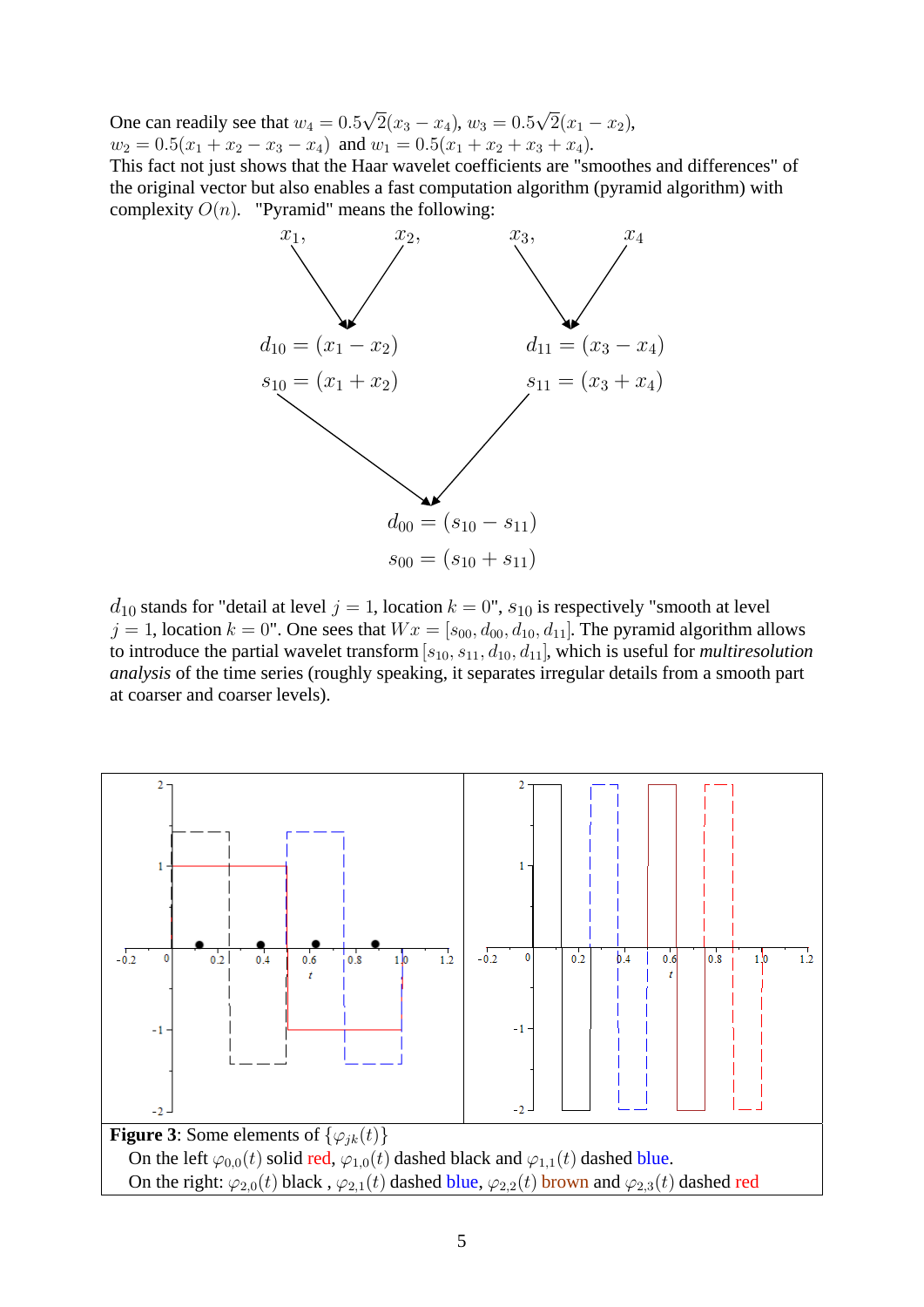Unfortunately, there is a problem with wavelet transform: it is not invariant to a cyclic shift of the input vector<sup>5</sup>. Or other way around: in our example we consider  $x_1 - x_2$  and  $x_3 - x_4$  but not  $x_2 - x_3$  and not  $x_4 - x_1$ . Probably we loose some interesting details?!

To avoid this problem several authors (see e.g. Persival and Walden(2000) and Nason(2008)) have introduced the the non-decimated wavelet transform (NDWT), also known as maximum overlap wavelet transform (MODWT) or stationary wavelet transform (SWT). Following Nason, I will further write "NDWT". By NDWT each row of the W is shifted to all possible locations, i.e.  $\overline{1}$  $\overline{a}$ 

$$
\widetilde{\mathbb{W}} = \frac{1}{\sqrt{4}} \begin{bmatrix} 1 & 1 & 1 & 1 & 1 \\ 1 & 1 & 1 & 1 & 1 \\ 1 & 1 & 1 & 1 & 1 \\ 1 & 1 & 1 & 1 & 1 \\ (1 & 1 & -1 & -1) & 1 \\ (-1 & 1 & 1 & -1) & 1 \\ (1 & -1 & -1 & 1 & 1) \\ (1 & -1 & -1 & 1) & 1 \\ \sqrt{2} & -\sqrt{2} & 0 & 0 \\ 0 & \sqrt{2} & -\sqrt{2} & 0 \\ -\sqrt{2} & 0 & 0 & \sqrt{2} \end{bmatrix}
$$
 (2.4)

Now there are N=4 coefficients at each level, so the NDWT is redundant and thus is not uniquely invertible. However, LSW processes (which are based on NDWT) do have the unique characterizations in terms of a function, which controls the amplitude of the NDWTcoefficients.

Consider stochastic process, represented in the mean-square sense as

$$
X_t = \sum_{j=-\infty}^{-1} \sum_{k=-\infty}^{+\infty} \eta_{jk} \varphi_{jk}(t) \qquad t = 0, ..., T - 1 \qquad (2.5)
$$

where  $\eta_{ik}$  are  $\mathcal{N}(0, 1)$  i.i.d. random variables. ( $X_t$  is so far not an LSW process in full generality, it is "plain-vanilla" stationary and is the sum of MA-processes, as we will see).

Note that in (2.5) the wavelets run [at each scale *j*] over the whole real line: contrary to (2.2) *k* is now independent of *j*, so there are the same number of shifted locations *k* at each scale *j*, thus it is a NDWT (and not a DWT) representation.

Also, following the original notation of Nason et al(2000), I let  $j \in (-\infty, -1]$  (not  $\mathbb{N}_0$  as in (2.2)). The finest = the shortest = the most localized wavelets live now at scale  $j = -1$ . (2.2)). The finest = the shortest = the most focallized wavelets On other words  $\{\varphi_{jk}(t)\}_{j\in\mathbb{Z}^-,k=-\infty,\dots,+\infty} = \sqrt{2^j}\varphi(2^j(t-k)).$ 

The advantage of such notation is that as number of observations *T* grows, we involve the wavelets at coarser and coarser scales, which characterize the time series "more and more globally".

<sup>&</sup>lt;sup>5</sup> Actually the Fourier basis is the only ON basis with the shift-invariance property.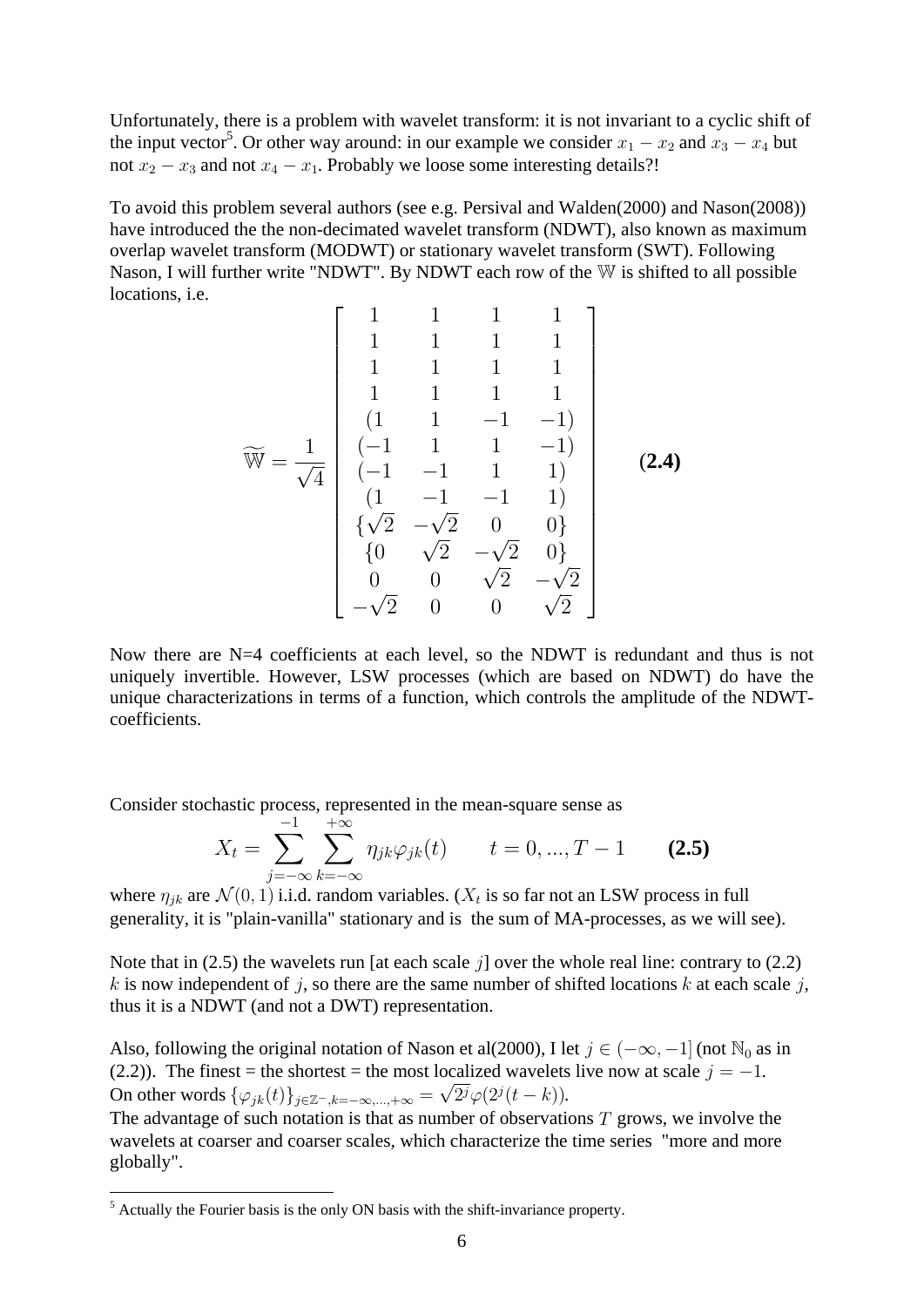The Haar wavelets are now defined as

$$
\varphi_{-1,0}(t) = \begin{cases} \frac{1}{\sqrt{2}} & t = 0\\ -\frac{1}{\sqrt{2}} & t = 1\\ 0 & else \end{cases} \tag{2.6}
$$

$$
\varphi_{-1,-1}(t) = \begin{cases} \frac{1}{\sqrt{2}} & t-1=0\\ -\frac{1}{\sqrt{2}} & t-1=1\\ 0 & else \end{cases} \qquad \begin{cases} \frac{1}{\sqrt{2}} & t=1\\ -\frac{1}{\sqrt{2}} & t=2\\ 0 & else \end{cases} \qquad \qquad (2.7)
$$

$$
\varphi_{-2,0}(t) = \begin{cases} \frac{1}{2} & t = 0, 1\\ -\frac{1}{2} & t = 2, 3\\ 0 & else \end{cases} \tag{2.8}
$$

and so on.

Let us try to depict graphically a sample realization of  $X_t$ , starting observation (according to the model) from  $t = 0$ 



Wavelet functions are drawn with different heights (amplitudes), which depend on the realizations of  $\eta_{jk}$ . As usual the black dots mean where our discretely observed data live w.r.t. the location of the wavelet functions. The pentagrams mean, in turn the *unobserved* values of  $X_t$  from the past. However, these values are irrelevant for us, what is relevant are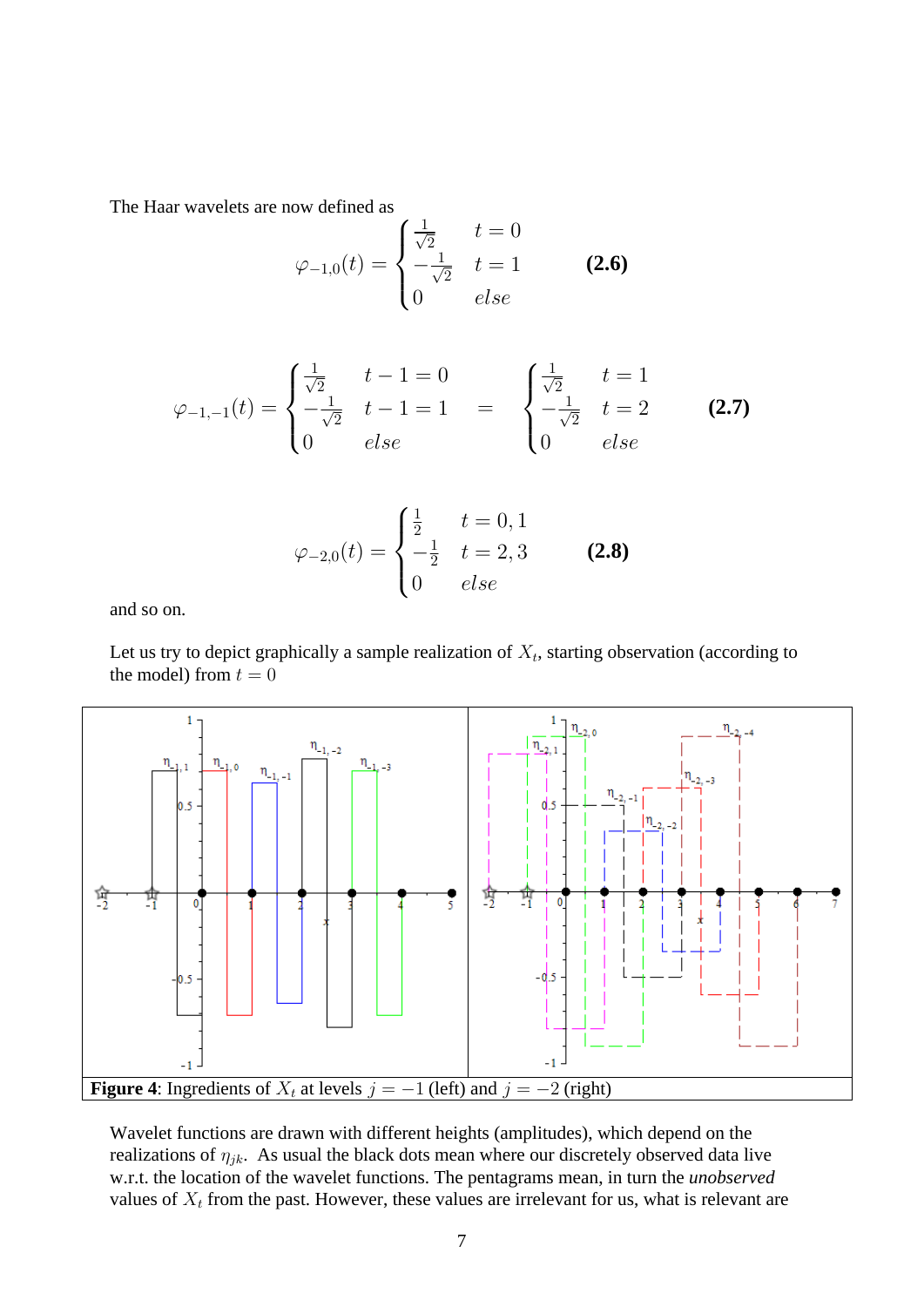the realizations of  $\eta_{jk}$ . They are not observed directly but rather we have the *state space representation* - , i.e. though we do not observe the realizations of  $\eta_{jk}$  directly<sup>6</sup>, they influence the realizations of  $X_t$  which we do observe.

So at zero, i.e. at time  $t = 0$  there are only two wavelets with non-zero support at scale *j* =  $-1$ : they are  $\varphi_{-1,1}$  and  $\varphi_{-1,0}$ . The result, which we obtain at scale *j* =  $-1$  is thus

$$
X_0^{j=-1} = \eta_{-1,1}\varphi_{-1,1} + \eta_{-1,0}\varphi_{-1,0} = \frac{1}{\sqrt{2}}(\eta_{-1,0} - \eta_{-1,1}) \qquad (2.8)
$$

At  $t = 1$  we have  $X_1^{j=-1} = \frac{1}{\sqrt{2}} (\eta_{-1,-1} - \eta_{-1,0})$  and so on - so at scale  $j = -1$  lives nothing else but the MA(1) [moving average of the order 1] process.

Analogously at scale  $j = -2$  we have an MA(2) process:

$$
X_0^{j=-2} = \frac{1}{2} \left( -\eta_{-2,2} - \eta_{-2,1} + \eta_{-2,0} + \eta_{-2,-1} \right) \qquad (2.9)
$$

Now it should be clear why it is reasonable to use the non-decimated wavelets instead of an ON-wavelet basis. The elements from an ON-wavelet basis do not overlap, so the class of our process would not include the MA-processes.

Moreover, since every stationary process can be represented as an infinite sum of MAprocesses (Wald representation?!) - our class includes all stationary processes.

Now we start departing from the stationarity and assume that the amplitudes of  $\varphi_{ik}(t)$ are influenced not only by the realizations of the random variables  $\eta_{jk}$  but also buy deterministic coefficients *wjk*. So where we had the MA-processes before, we will have the MA-processes *with time-varying coefficients*, which are locally stationary in the sense of Dahlhaus(1997).

But if we do not impose any restrictions on *wjt* there is no hope to infer them from a *single* realization of  $X_t$ . That why we assume that they vary sufficiently slowly, i.e. for each scale there are sufficiently bounded functions  $W_j(z)$   $z \in (0,1)$  and the constants  $C_j$  such that  $\begin{array}{ccc} | & | & | \end{array}$ 

$$
sup_k \left| w_{jk;T} - W_j\left(\frac{k}{T}\right) \right| < \frac{C_j}{T} \tag{2.10}
$$

Note that  $W_j$  are defined on  $(0, 1)$  and in (2.10) there are  $k/T \in (0, 1)$  and  $C_j/T$ . The idea behind is as follows: we *rescale* our observation time to (0*;* 1) and assume that the more data we observe, the closer are our coefficients  $w_{jk;T}$  to  $W_j(k/T)$ .

Finally, we can define a class of locally stationary wavelet (LSW) processes as a *triangular sequence of doubly-indexed* stochastic processes  $\{X_{t,T}\}_{t=0,\ldots,T-1,T=2^J>1}$  with mean-square representation as

$$
X_{t,T} = \sum_{j=-J}^{-1} \sum_{k=0}^{T-1} w_{jk;T} \varphi_{jk}(t) \eta_{jk}
$$
 (2.11)

<sup>&</sup>lt;sup>6</sup> Do not forget, that in reality we observe  $\sum$ *j*  $X_t^j$  and not the separate components  $X_t^j$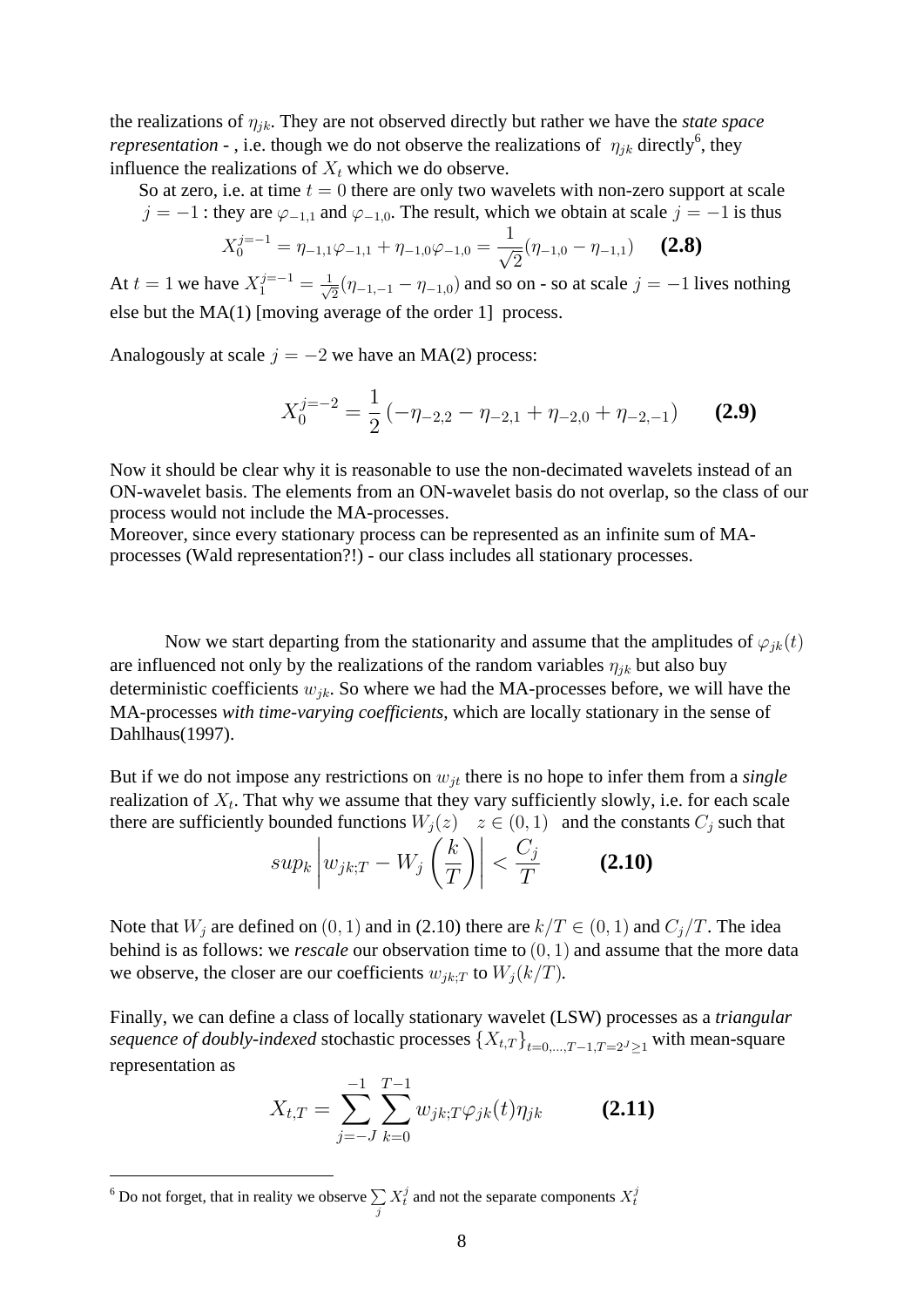However, it is important to understand that for  $S \neq T$  the  $X_{t,T}$  and the  $X_{t,S}$  are pretty different processes. In particular if, say,  $S > T$  then the sigma algebra generated by  $X_{t,T}$  is *not* a subset of the sigma algebra generated by  $X_{t,S}$ . In simple words, knowing the values of  $X_{t,S}$  up to time *S* does not give us exhaustive information about  $X_{t,T}$  up to time *T*. On the other hand if  $min(S, T) \rightarrow \infty$  then (for every *j*, *k*)  $w_{jk;T} \rightarrow w_{jk;S}$ . This fact allows to set up the rigorous theory of asymptotic parameter estimation - that's why such complicated settings we introduced<sup>7</sup>.

In practice we observe not a triangular two-dimensional array but just a single realization. Still, there is a way to infer the *wavelet spectrum* (squared  $w_{jk,T}$ ) from a single realization, which we now discuss.

Let us calculate the autocovariance function of 
$$
X_{t,T}
$$
.  
\n
$$
c_T(z,\tau) = cov(X_{[zT],T}, X_{[zT]+\tau,T})
$$
\n(2.12)

Since (due to varying  $w_{ik,T}$ )  $X_{t,T}$  is no more stationary,  $c_T$  is a function of two parameters. Because  $\eta_{jk}$  are i.i.d. only those of  $\varphi_{jk}(t)$  and  $\varphi_{jk}(t+\tau)$  that overlap<sup>8</sup> do contribute to  $c_T(z, \tau)$ . Thus we can analyze  $c_T(z, \tau)$  *separately* for each scale. Starting from the finest scale  $j = -1$  we yield according to (2.6), (2.7) and Figure 4 the following:

| $cov(X_{[zT],T}^{j=-1},X_{[zT]+\tau,T}^{j=-1})$                                                                                                                                                                                             |
|---------------------------------------------------------------------------------------------------------------------------------------------------------------------------------------------------------------------------------------------|
| $\left(\,\varphi_{-1,k}^2(0)\mathbb{E} \eta_{jk}^2 = \left(\,(\tfrac{1}{\sqrt{2}})^2 + (-\tfrac{1}{\sqrt{2}})^2\right) \mathbb{E} \eta_{jk}^2 = w_{jk;T}^2$                                                                                 |
| $\varphi_{-1,0}(0)\varphi_{-1,0}(1)\mathbb{E}\eta_{jk}^2 = \left(\left(\frac{1}{\sqrt{2}}\right)*0+(-\frac{1}{\sqrt{2}}\right)\left(\frac{1}{\sqrt{2}}\right)+(-\frac{1}{\sqrt{2}})*0\right)\mathbb{E}\eta_{jk}^2 = -\frac{1}{2}w_{jk,T}^2$ |
| As in case of $\tau = 1$ due to symmetry of the Haar wavelets                                                                                                                                                                               |
|                                                                                                                                                                                                                                             |
|                                                                                                                                                                                                                                             |

Note that the contribution of the wavelets does *not* depend on *k*, since the wavelet is just shifted but remains the same. Only the relative shift  $\tau$  matters for the wavelet contribution (but for  $w_{jk;T}^2$  certainly both matter).

That's why it is reasonable to introduced the so-called *autocorrelation wavelets*:

$$
\Psi_j(\tau) := \sum_k \varphi_{jk}(0) \varphi_{jk}(\tau) \qquad (2.13)
$$

We have already calculated  $\Psi_1(\tau)$ . Nason(2008) and Nason et al(2000) show how to calculate  $\Psi_i(\tau)$  for arbitrarily *j*.

To make the idea of the autocorrelation wavelets even more clear, let us calculate  $\Psi_{-3}(2)$ , Figure 4a.

<sup>&</sup>lt;sup>7</sup> Probably the best way to understand these ideas is to choose some functions  $W_j(z)$  and simulate the LSW processes for different  $T$ 's. Nason(2008) explains how to do it with R.

<sup>&</sup>lt;sup>8</sup> Every wavelet  $\varphi_{jk}(t)$  has a compact support and is associated with a random variable  $\eta_{jk}$ . If  $\tau$  is big,  $\varphi_{jk}(t)$ and  $\varphi_{ik}(t + \tau)$  do not overlap (compact support).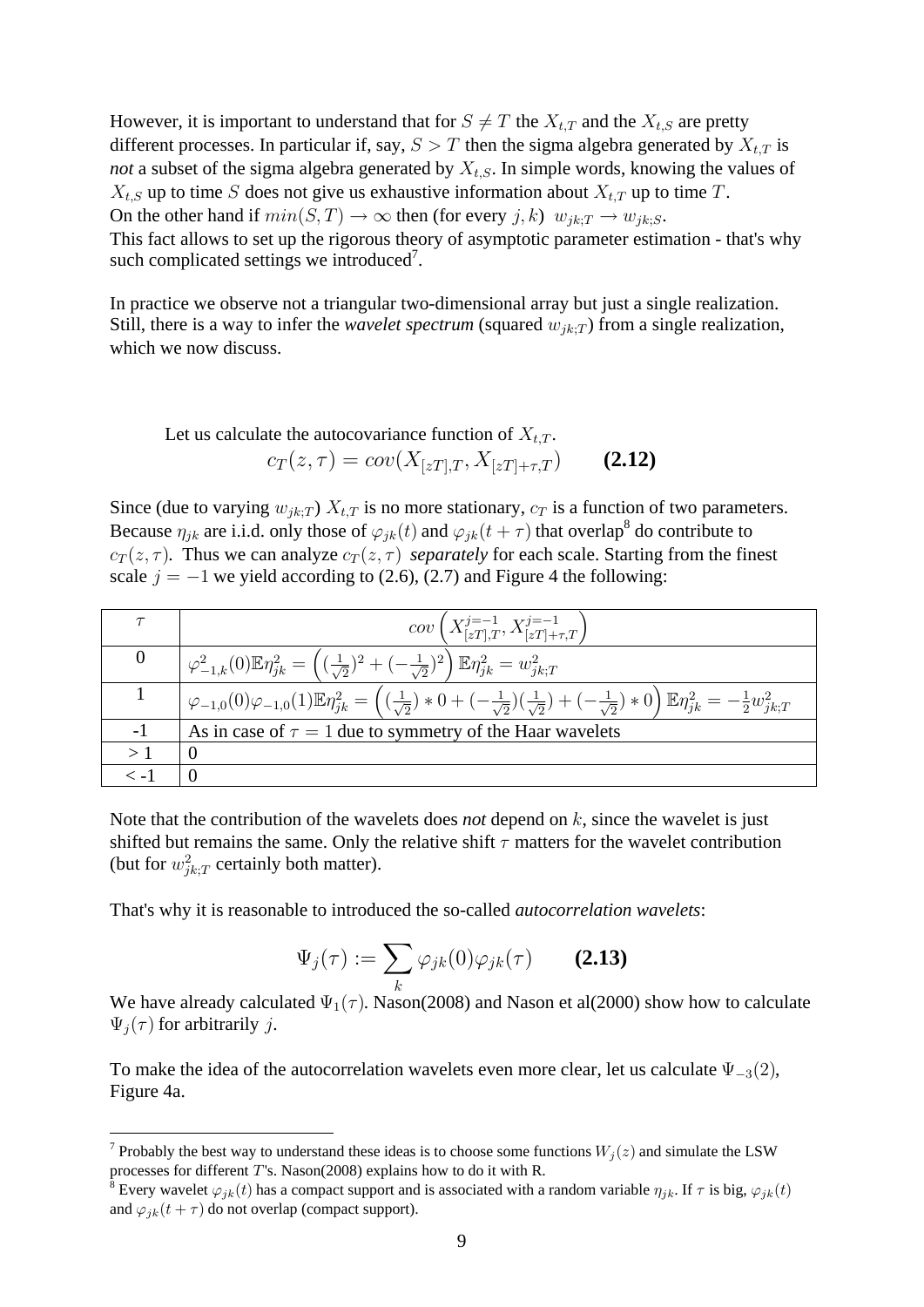

Index *k* is responsible for the location, i.e. according to (2.13) we must sum over all locations, at which both wavelets are not zeros (gray dots). So

$$
\Psi_{-3}(2) = \left(\frac{2}{2\sqrt{2}}\right)^2 \left(\underbrace{1\cdot 1}_{k=2} + \underbrace{1\cdot 1}_{k=3\ldots} + 1\cdot (-1) + 1\cdot (-1) + (-1) + (-1)\cdot (-1) + \underbrace{(-1)\cdot (-1)}_{\ldots k=7}\right)
$$

Once again - it would change nothing if we shift *together both* wavelets.

Defining the "true" evolutionary wavelet spectrum(EWS) as  $S_j(z) := W_j^2(z)$  we can define the local autocovariance (LACV)  $c(z, \tau)$  of an LSW process by

$$
c(z,\tau) = \sum_{j=-\infty}^{-1} S_j(z)\Psi_j(\tau) = \vec{S}(z)\vec{\Psi}(\tau) \qquad \tau \in \mathbb{Z}, z \in (0,1) \qquad (2.14)
$$

Due to (2.10)  $|c_T(z, \tau) - c(z, T)| = O(T^{-1})$  (see Nason et al(2000) for proof details).

Now our goal to try to invert (2.14) in order to obtain  $\vec{S}(z)$ , i.e.  $S_j(z)$  for all *j*. For that Nason et al(2000) define the operator  $A = (A_{jl})_{j,l \le 0}$  by

$$
A_{jl} := \langle \Psi_j, \Psi_l \rangle = \sum_{\tau} \Psi_j(\tau) \Psi_l(\tau) \qquad (2.15)
$$

Since in practice we deal with finite number of scales, we consider the *J*-dimensional matrix  $A_J = (A_{jl})_{j,l=-1,...,-J}$ .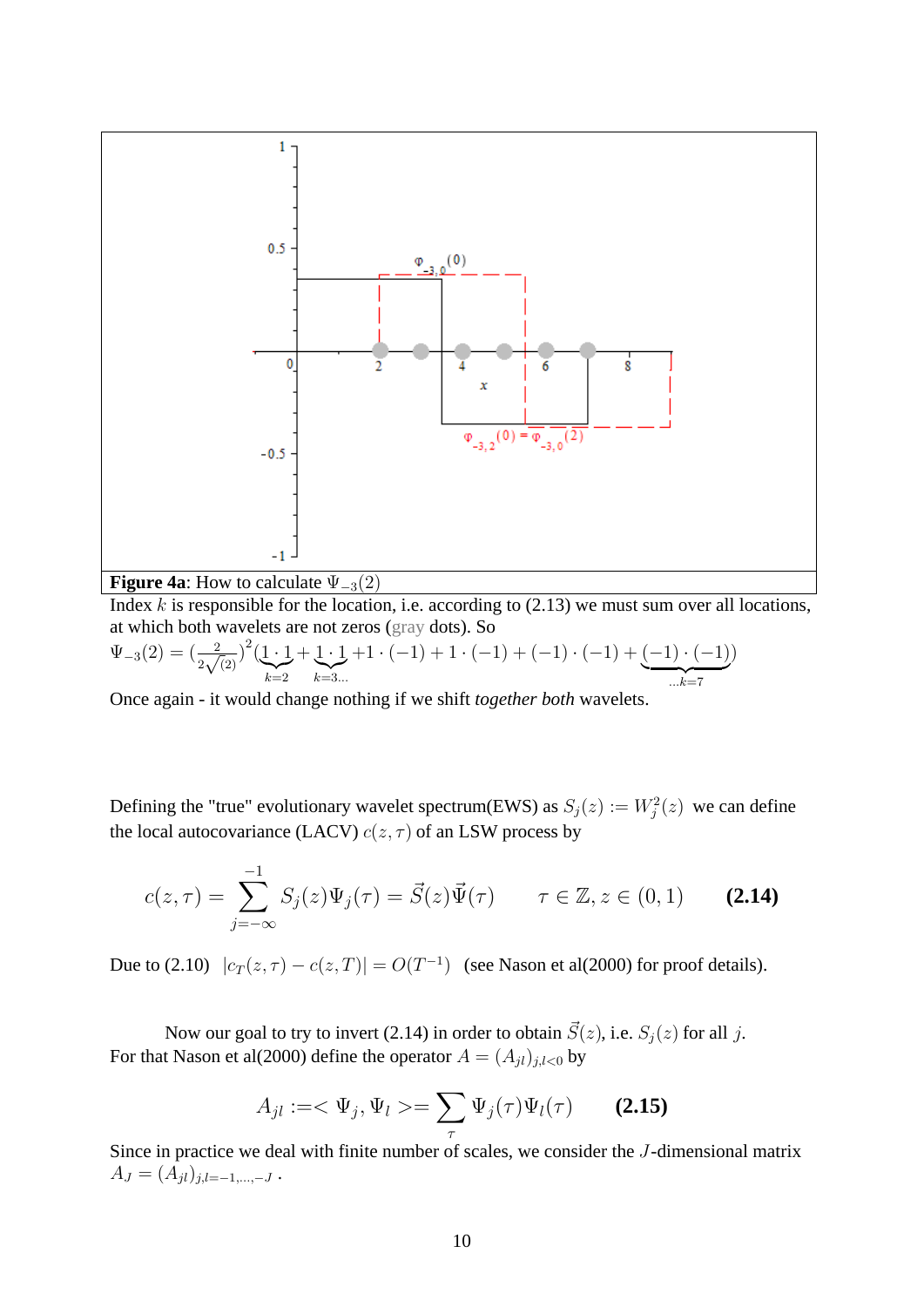One should consider (2.15) as follows: at first we calculate  $\Psi_i(\tau)$  and  $\Psi_i(\tau)$  for all  $\tau$ 's (there is only finite number of them at which they are not zero and we have seen that for the scale *j* =  $-2$  there are more such  $\tau$ 's as for *j* =  $-1$ , i.e. the coarser the scale the more  $\tau$ 's there are). Then we multiply  $\Psi_i(\tau)$  and  $\Psi_l(\tau)$ , and sum this product over all  $\tau$ 's at which *both* factors are not zero, i.e. the *finer* scale determines how many such  $\tau$ 's there are.

Further define a vector  $\vec{\kappa}(\tau) = A^{-1} \vec{\Psi}(\tau)$  where  $A^{-1}$  is an inverse of A. Nason et al (2008) prove that  $A^{-1}$  is well-defined (since A is an operator in *infinite*-dimensional space the existence of the inverse is not a trivial question but we will not delve into details).

And finally there is an inversion formula for  $S_i(z)$ !

$$
S_j(z) = \sum_{\tau} c(z, \tau) \kappa_j(\tau) \tag{2.16}
$$

Nason et al(2008) give the rigourous proof of (2.16) but for the "engineering understanding" it is better not to reproduce this proof here but rather to consider the simplest case when we have only two scales in our process.

In this case we rewrite the 2\*2 symmetrical(!) matrix *A* is the following compact notation

$$
A = \left[ \begin{array}{cc} A_{11} & A_{12} \\ A_{21} & A_{22} \end{array} \right] =: \left[ \begin{array}{cc} a & b \\ b & c \end{array} \right]
$$

and obtain

$$
A^{-1} = \frac{1}{ac - b^2} \begin{bmatrix} c & -b \\ -b & a \end{bmatrix}
$$

Further

$$
\kappa_1(\tau) = \frac{1}{ac - b^2} \left[ c - b \right] \left[ \begin{array}{c} \Psi_1(\tau) \\ \Psi_2(\tau) \end{array} \right] = \frac{1}{ac - b^2} \left( c \Psi_1(\tau) - b \Psi_2(\tau) \right)
$$

And finally

$$
\sum_{\tau} \left( \begin{bmatrix} S_1(z) & S_2(z) \end{bmatrix} \begin{bmatrix} \Psi_1(\tau) \\ \Psi_2(\tau) \end{bmatrix} \frac{1}{ac - b^2} (c\Psi_1(\tau) - b\Psi_2(\tau)) \right)
$$
  
= 
$$
\frac{1}{ac - b^2} \sum_{\tau} \left( \begin{bmatrix} S_1(z) & S_2(z) \end{bmatrix} \begin{bmatrix} c\Psi_1(\tau)\Psi_1(\tau) - b\Psi_1(\tau)\Psi_2(\tau) \\ c\Psi_2(\tau)\Psi_1(\tau) - b\Psi_2(\tau)\Psi_2(\tau) \end{bmatrix} \right)
$$
  
= 
$$
\frac{1}{ac - b^2} \begin{bmatrix} S_1(z) & S_2(z) \end{bmatrix} \begin{bmatrix} ca - bb \\ cb - bc \end{bmatrix} = \begin{bmatrix} S_1(z) & S_2(z) \end{bmatrix} \begin{bmatrix} 1 \\ 0 \end{bmatrix} = S_1(z)
$$

Analogously we proceed with  $S_2(z)$ . Notably that we did not need the explicit values of  $A^{-1}$ coefficients, we just relied on the property of symmetrical matrices. However, to infer the  $\vec{S}(z)$  from a single realization of an LSW process we do need them. They are calculated in Nason et al(2000), see also Nason(2008). The calculation is just a little bit cumbersome algebra exercise.

Now we come to the main question: how to infer the process parameters from a *single* realization?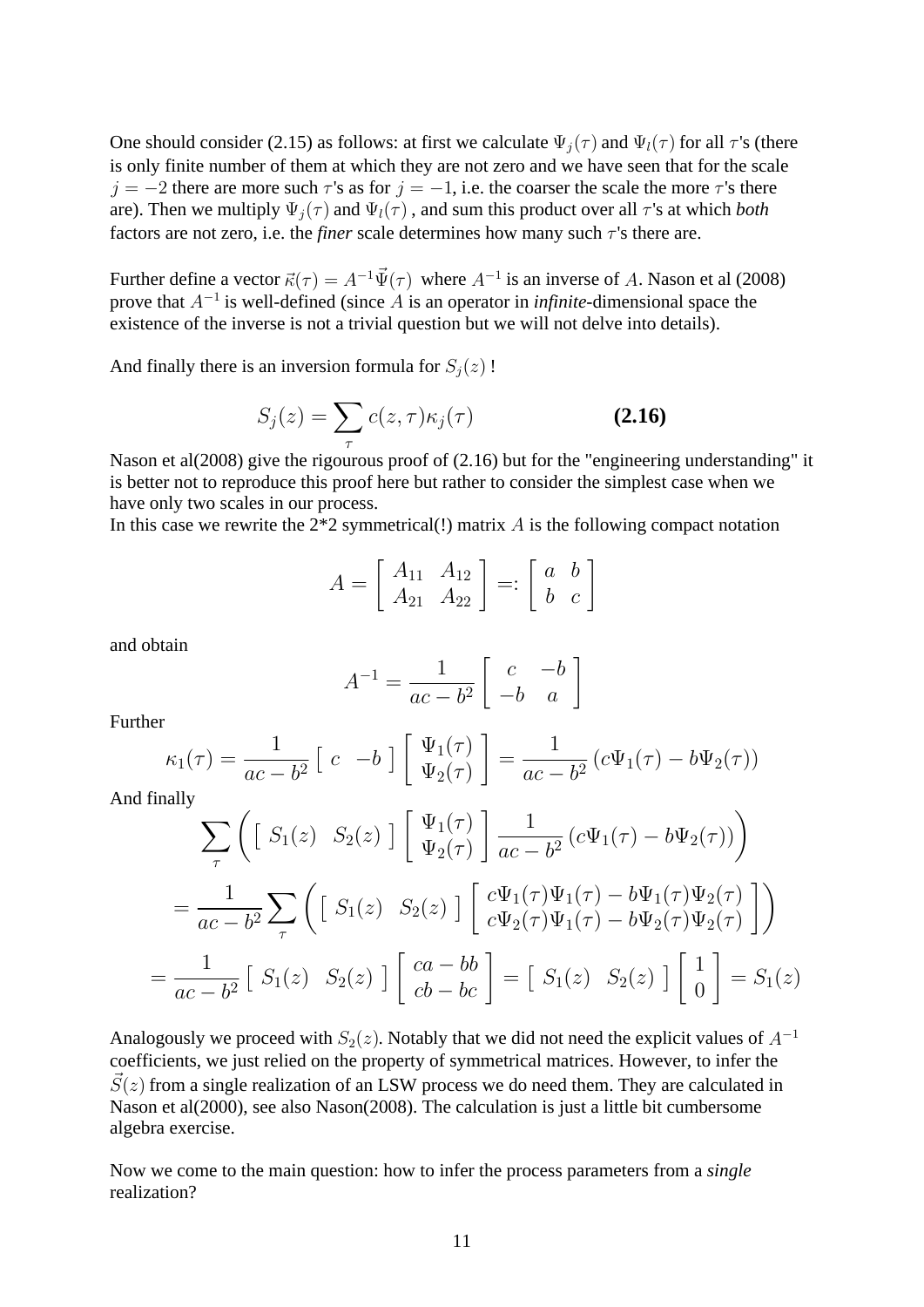Let  $d_{jk,T} = \sum_{T=1}^{T-1}$ *t*=0  $X_t \varphi_{jk}(t)$  be the empirical wavelet coefficient at scale *j*, location *k* and define the *wavelet spectrum* (analogous to Fourier spectrum) as

$$
I_{k,T}^j := |d_{jk,T}|^2 \tag{2.17}
$$

Nason et al $(2000)$  claim<sup>9</sup> that

$$
\mathbb{E}\left[I_{[zT],T}^{j}\right] = \sum_{l} A_{jl} S_{l}(z) + O(2^{-j}/T)
$$
 (2.18)

If it is so, we can invert  $(2.18)$  just like we inverted  $(2.14)$  in  $(2.14)$ . However, there might be some troubles with correctness of (2.18).

In the following we fix *T* and drop it from notation. We consider the simplest [non trivial] case: let  $S_j(z) = 0$  for  $j \notin \{1, 2\}$ , so there are only two scales that matter. Let us calculate  $I_{k=1}^{j=-1}$  .

Consider the Figure 4b. In the realization of  $X_t$  the wavelet  $\varphi_{-1,1}$  is the blue wavelet (with random factor  $\eta_{-1,1}$  and spectrum  $S_{-1}(1/T)$ ). It will fully contribute to  $I_{k=1}^{j=-1}$ , i.e. with factor  $\Psi_{-1}(0)$ . But (and this is a peculiarity of NDWT) the wavelets are not orthogonal, so the red wavelet on the left and the brown wavelet on the right will contribute too, however, with factors  $\Psi_{-1}(-1) = \Psi_{-1}(1)$ .



These wavelet have also different spectrum  $S_{-1}(0/T)$  and  $S_{-1}(2/T)$  but since the wavelet coefficients are close to each other, their spectra are approximately the same.

So we have

<sup>&</sup>lt;sup>9</sup> But do not give an explicit proof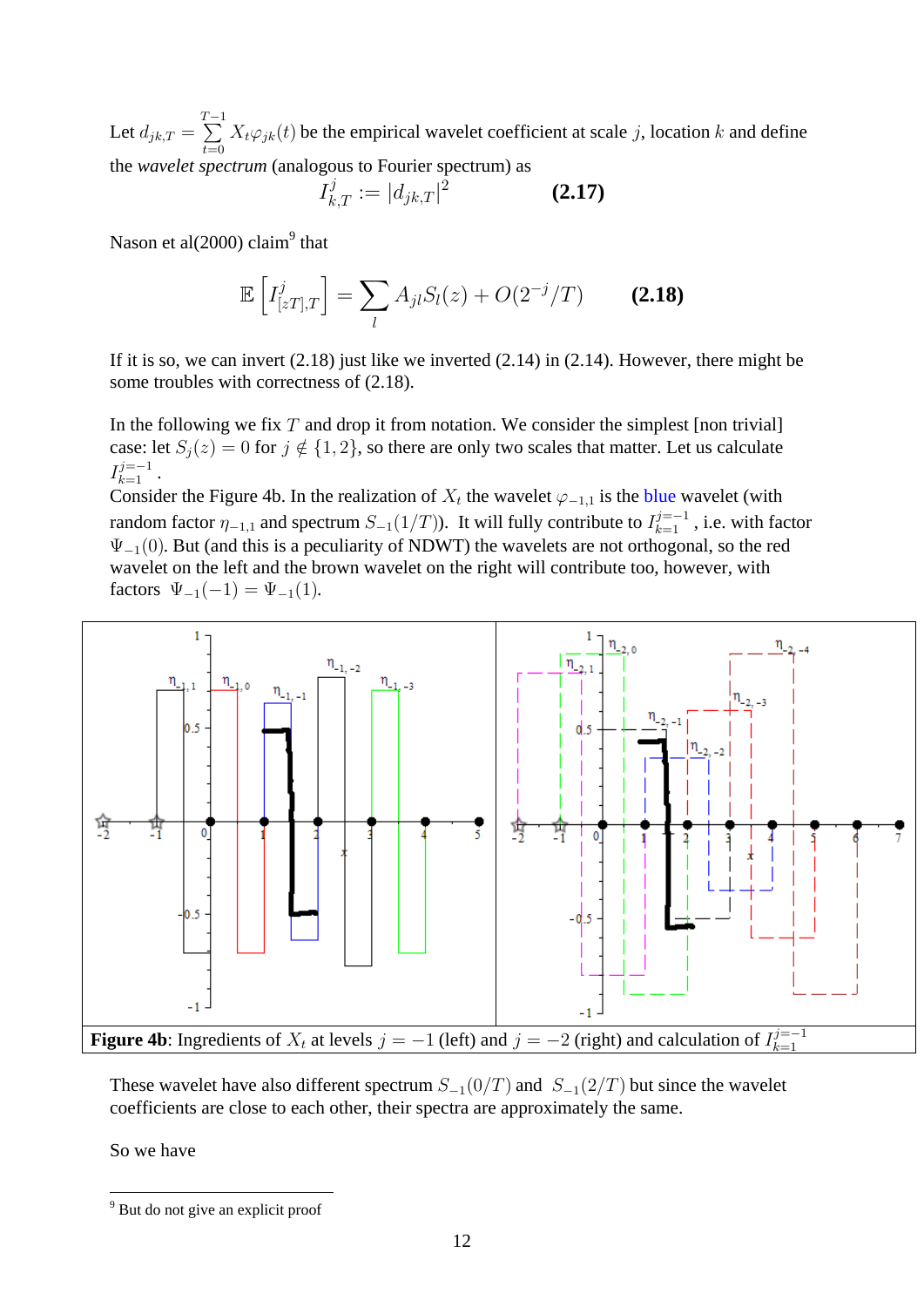$$
\mathbb{E}\left[I_{k=1,contrib:j=-1}^{j=-1}\right] = \mathbb{E}\left[\left(W_{-1}(1/T)\left[\Psi_{-1}(-1)\eta_{-1,0} + \Psi_{-1}(0)\eta_{-1,-1} + \Psi_{-1}(1)\eta_{-1,-2}\right]\right)^2\right]
$$
  
=  $W_{-1}^2(1/T)\left[\Psi_{-1}^2(-1) + \Psi_{-1}^2(0) + \Psi_{-1}^2(1)\right]$  (2.19)

since  $\mathbb{E}[\eta_{jk}\eta_{lm}]$  is 1 for  $j = l, k = m$  and 0 otherwise. But  $S_{-1}(1/T) = W_{-1}^2(1/T)$  and  $\frac{5}{5}$  $\Psi_{-1}^2(-1) + \Psi_{-1}^2(0) + \Psi_{-1}^2(1) = \Psi_{-1}^2(\Psi_{-1} - 1) + \Psi_{-1}^2(0) + \Psi_{-1}^2(0)$ 

So far, so gut. But now consider the contribution of the scale  $j = -2$ . If it were the DWT, it would not contribute at all (orthogonality of DWT) but for NDWT it does. There are four wavelets of scale  $j = -2$  at  $k = 1$ , they are magenta, blue, green and brown. All they are the shifted version of the same wavelet, but  $\varphi_{-1,1}$  is not shifted here, so we cannot reduce the contribution of these wavelets to  $\langle \Psi - 2(\tau), \Psi_{-1}(\tau) \rangle = A_{21}!$ instead we need something like *cross-*correlation wavelets (Nason et al(2000) do *not* introduce anything like this) defined as  $C_{jl}(\tau) := \sum_{j}$ 

$$
C_{jl}(\tau) := \sum_{k} \varphi_{jk}(0) \varphi_{lk}(\tau) \qquad (2.20)
$$

In our case  $j = -1$  and  $l = -2$ , so analogously to (2.19) we will get  $\frac{1}{1}$ 

$$
\mathbb{E}\left[I_{k=1,contrib:j=-2}^{j=-1}\right] =
$$
  

$$
W_{-2}^{2}(1/T)\left[C_{-1,-2}^{2}(-2) + C_{-1,-2}^{2}(-1) + C_{-1,-2}^{2}(0) + C_{-1,-2}^{2}(1) + C_{-1,-2}^{2}(2)\right]
$$

But 
$$
C_{jl}^2(\tau) = \sum_{\tau} \left( \sum_k \varphi_{jk}(0) \varphi_{lk}(\tau) \right)^2 \neq \sum_{\tau} \left( \sum_k \varphi_{jk}(0) \varphi_{jk}(\tau) \right) \left( \sum_k \varphi_{lk}(0) \varphi_{lk}(\tau) \right) = A_{jl}
$$
  
An this is somehow the problem! But not a big problem!

An this is somehow the problem! But not a big problem!

Actually, we got

$$
\mathbb{E}\left[I_{k=1}^{j=-1}\right] = \mathbb{E}\left[I_{k=1,contrib:j=-1}^{j=-1} + I_{k=1,contrib:j=-2}^{j=-1}\right]
$$
 (2.21)

Now let us introduce the matrix  
\n
$$
\Sigma = \begin{bmatrix} \Sigma_{11} & \Sigma_{12} \\ \Sigma_{21} & \Sigma_{21} \end{bmatrix} \text{ where } \Sigma_{jl} = \sum_{\tau} C_{jl}^2(\tau) \qquad (2.22)
$$

Not that for the Haar wavelets  $\Sigma$  is symmetric, since the Haar wavelet are symmetric and it does not matter whether we shift  $\varphi_{jk}$  w.r.t.  $\varphi_{lk}$  or vice versa. For some other wavelets the symmetry is probably lost but it does not matter as long as  $\Sigma$  remains invertible.

So now we can rewrite (2.21) in terms of 
$$
\Sigma
$$
 as  
\n
$$
\mathbb{E}\left[I_{k=1}^{j=-1}\right] = S_1(k/T) \cdot \Sigma_{11} + S_2(k/T) \cdot \Sigma_{12}
$$
\n(2.24)

Thus instead of (2.18) we should yield something like  
\n
$$
\mathbb{E}\left[I_{[zT],T}^{j}\right] = \sum_{l} \sum_{j l} S_{l}(z) + O(2^{-j}/T)
$$
\n(2.25)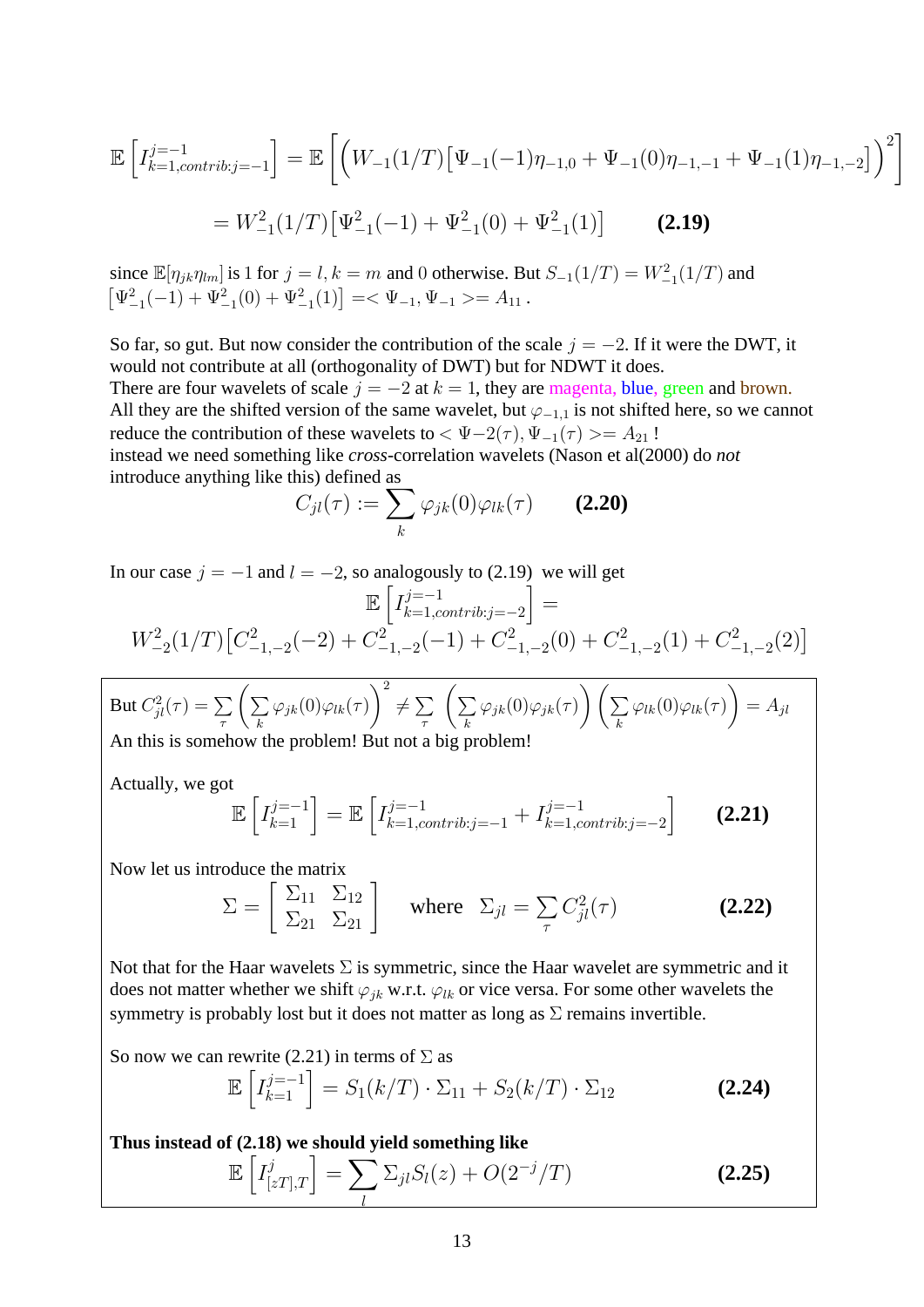Or in Matrix form

$$
\mathbb{E}\left[\vec{I}_{[zT],T}\right] = \Sigma \cdot \vec{S(z)} + somethingVanishing \quad (2.26)
$$

And as long as we know  $\Sigma^{-1}$  we can invert (2.24) !

Final note is that the variance of the raw estimated wavelet periodogram does not asymptotically vanish (just as in the classical Fourier case). So it must be smoothed. Smoothing can be understood as a way to extract the common properties from the wavelets, which (properties) are less localized than wavelets. Since in case of LSW processes the wavelet spectrum varies slowly, some smoothing should be meaningful.

As to the MSML algorithm by Cho and Fryzlewicz(2012), the realization is complicated but the idea is very similar. We infer the spectra for each level from (2.18), find according to some statistic the structural breaks within each spectra and these are, roughly speaking, our breakpoints.

There is also a post-processing step, which removes "false break points". Roughly speaking, we define a window with length  $\tau$ , so that if several breakpoints at *different* scales occur within such window, they are treated as one. The breakpoint, which occurs at the finest scale, is preferred.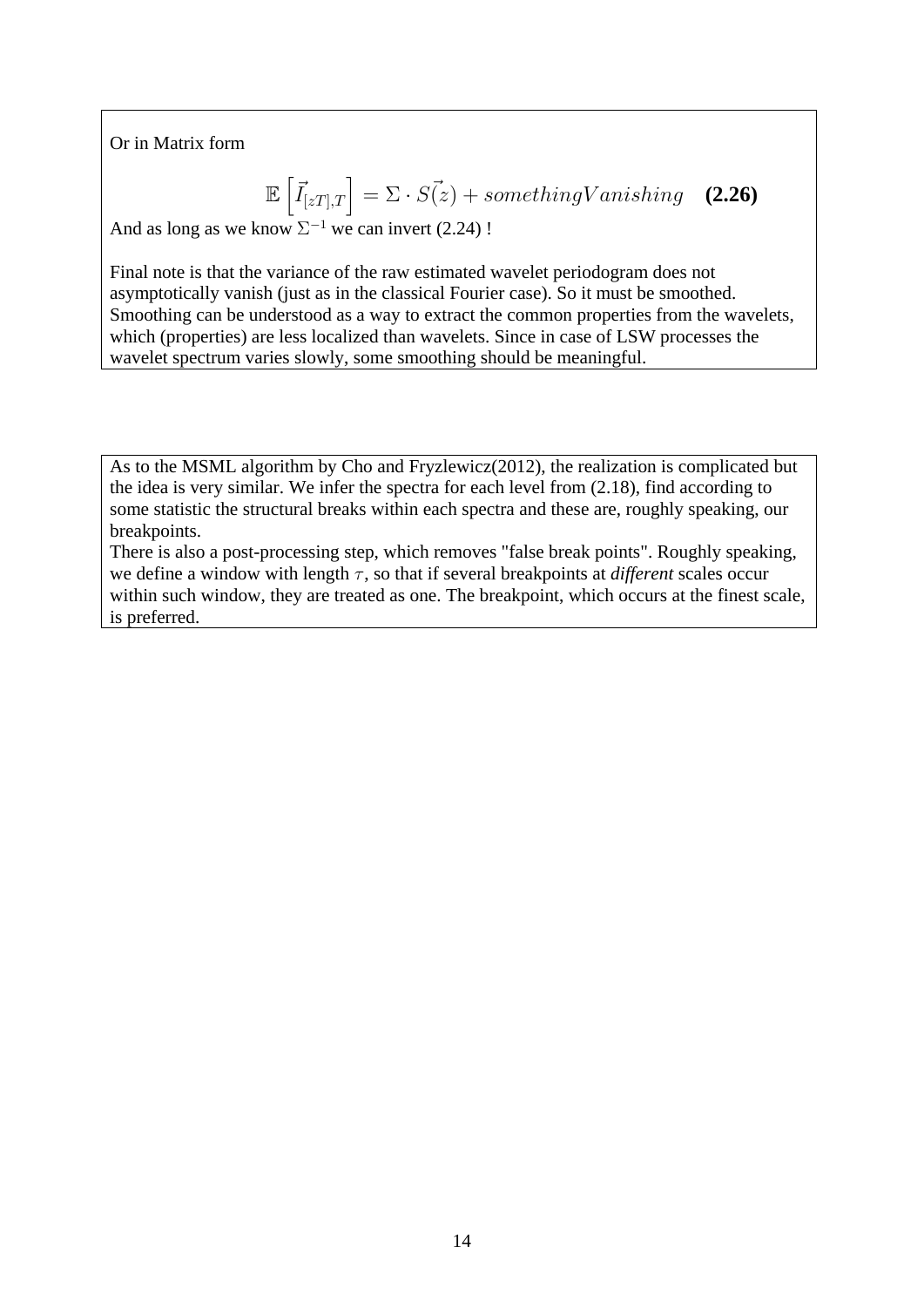# *Empirical analysis and the results*

I use daily historical quotes, available free of charge from yahoo.finance.com To proceed with the segmentation according to the MSML algorithm I use original R-code by Fryzlewicz and Cho(2012). The MSML algorithm requires the length of input data to be a power of two, so I decide for  $2^{11}$ =2048, which corresponds to approx. 8 years (since it is 2048) business days).

As an application example, Fryzlewicz and Cho(2012) analyze the historic time series of the Dow Jones closing values.

I, however, always analyze the log returns, not the prices: first of all because it is the usual practice and secondly because the LSW-processes, on which the MSML algorithm is based, are assumed by construction to be trendless, which is clearly not the case for stock prices but very plausible for the stock log returns.



The MSML algorithm is computationally-intensive: to proceed with a stock takes about 5 minutes on a conventional PC. Surprisingly, the function compilation into R-bytecode does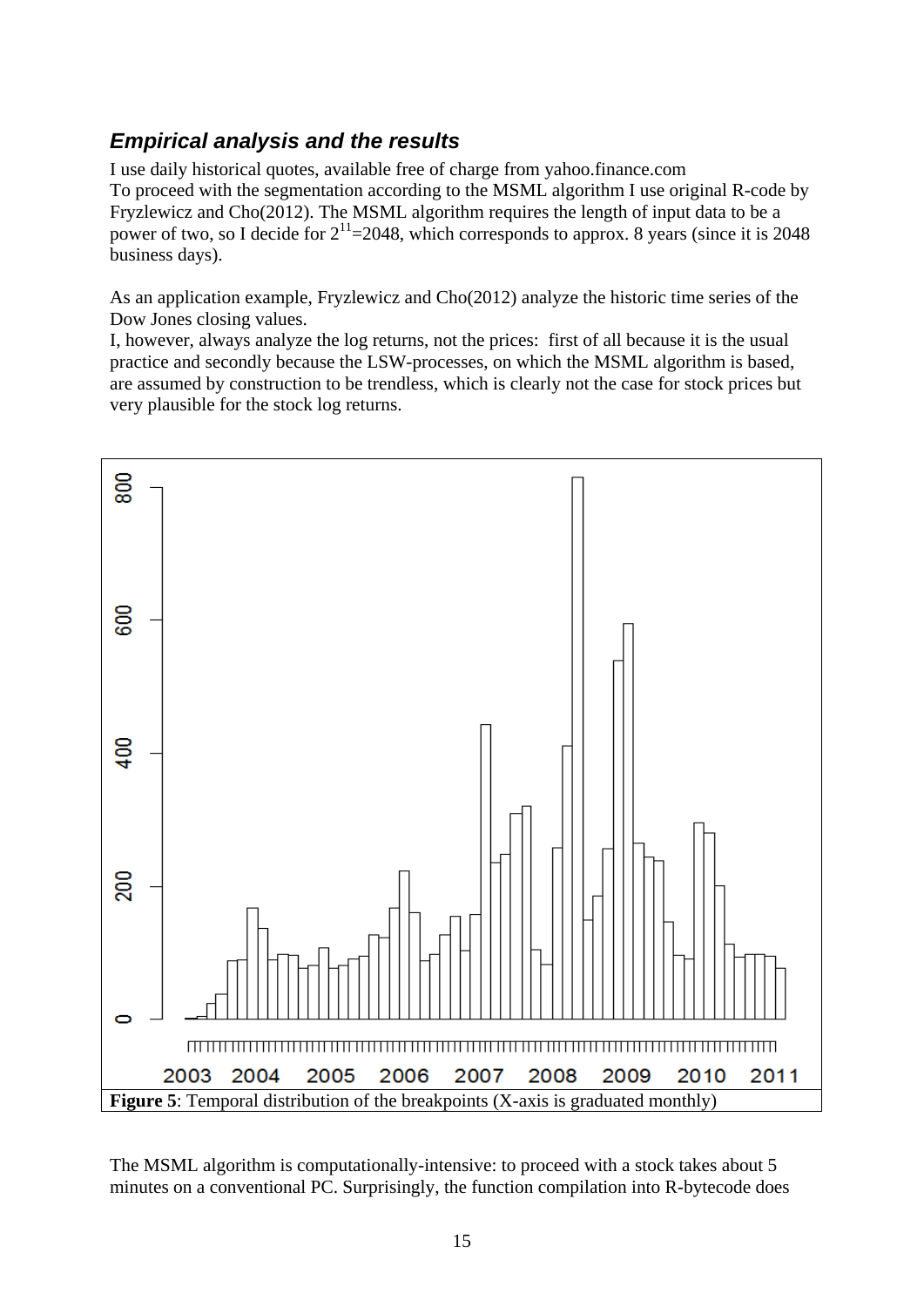not help<sup>10</sup>. However, the modern PC-processors have many kernels, so one can split the database into equal parts and process them simultaneously. In such a way it took two days to complete the segmentation.

The temporal distribution of the breakpoints<sup>11</sup> over all assets is according to the Figure 5. The peak in year 2008 is not surprising (the acutest phase of the financial crisis) but closer to the year 2011 we have fewer breakpoins, which might speak for a fading of turbulence<sup>12</sup>.

In turn, the number of the breakpoints per asset (under condition that there is at least one breakpoint for an asset) is distributed according to Figure 5a.



Six breakpoint on average within eight years seems to be really few.

However, the screening of the charts<sup>13</sup> confirms that the segmentation is plausible. As a matter of fact, a sharp change in stock prices does not necessarily mean a structural break and in such cases the market often calms down quickly.

From technical point of view though the MSML algorithm often detects a break point near price jumps(drops) it is not critically sensitive to them. For example, the famous jump in Volkswagen stock price(as Porsche tried to acquire it) is not a breakpoint (Figure 6).

The empirical distribution suites the Poisson distribution sufficiently well, which indirectly confirms that the breakpoint occurrence is a rare event.

However the time between the breakpoints is probably not  $exp(\lambda)$  distributed (as Figure 5b) shows), at least if we assume  $\lambda = const.$  But a time-dependent  $\lambda(t)$  is plausible, since in crisis time the breakpoints occurs by more assets.

 $10$  checked with benchmark routine from R-package "rbenchmark"

 $11$  For the time span from July 2003 to August 2011

<sup>&</sup>lt;sup>12</sup> Note, however, that the time period after Aug. 2011, as S&P decreased USA rating from 'AAA' to 'AA' was not considered in our analysis.

<sup>&</sup>lt;sup>13</sup> An example of these charts is Figure 2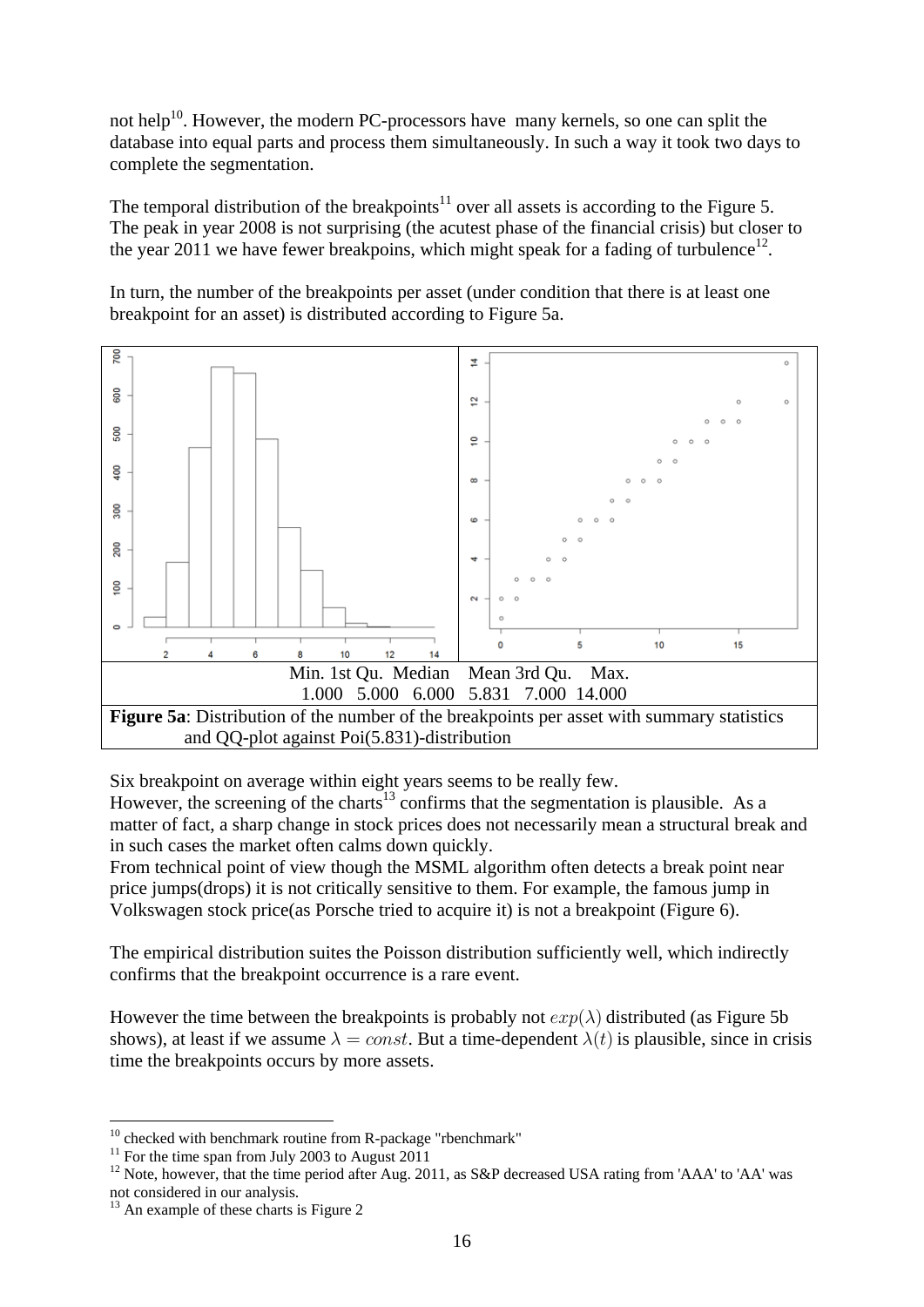

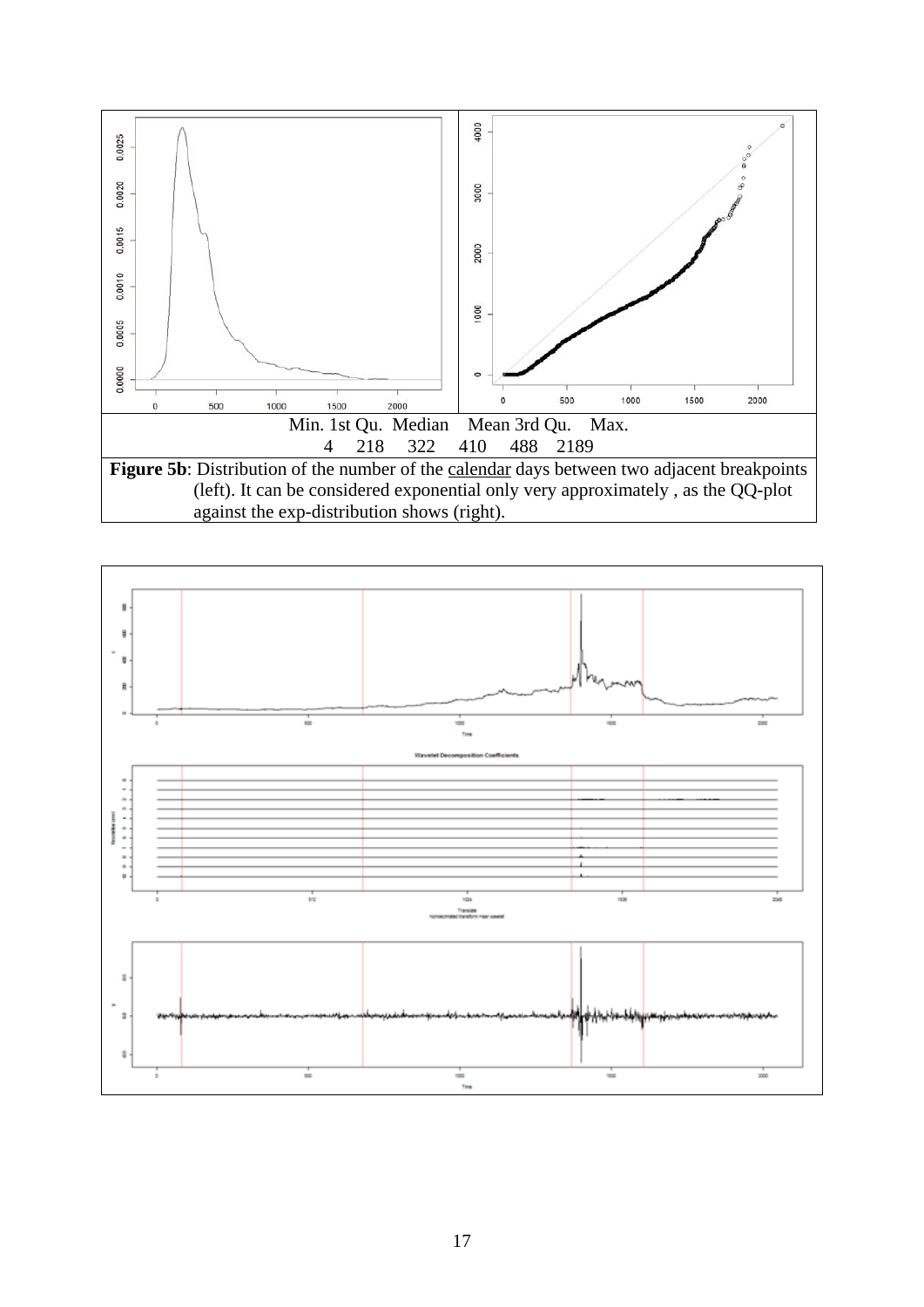

**Figure 6**: Segmentation results for Volkswagen(top) and RWE (below). The periods on which the returns are piecewise homoscedastic are plotted in green. Short-term jumps (even huge) - as in case of Volkswagen are not necessarily the breakpoints (since, from technical point of view their influence decays immediately). On the other hand the volatility clusters - as in case of RWE - are clearly separated from each other.

After the segmentation is done, I would like to test on which segments the time series are stationary or at least homoscedastic. But surprisingly, I failed to find *any* implementation of a [nonparametric] stationarity test, which would assess directly the covariance function or the spectrum<sup>14</sup>. So I merely test for the homoscedasticity, which is enough for the traders.

To test the homoscedasticity I proceed as follows: starting from a breakpoint  $b_t$  I go 120 days further. If the next breakpoint occurs, I ignore this segment otherwise I calculate the variance of the subsample  $[b_t, b_t + 120]$  (insample Variance) and of the subsample  $[b_t + 121, b_{t+1})$ (outOfSampleVariance), where  $b_{t+1}$  is the next breakpoint after  $b_t$ .

This test imitates the following trading idea: usually we know from the news that there is a "breakpoint" (i.e. disappointing annual report, product innovation and so on). The hype begins and volatility grows. A patient trader waits and let the hype calm down. Why then wait exactly 120 days? Well, I took this number because 120 business days is

approximately 6 months and so long lasted the acutest phase of the Crisis'2008. However, the auxiliary analysis (which I do not report here) shows that the results are insensitive to the choice of the number of "waiting days".

Then I apply Bartlett test, Levene test *and* check that the

 relative error = (insampleVariance - outOfSampleVariance)/inSampleVariance does not exceed 20%. The verification of the relative error is important because when one

<sup>&</sup>lt;sup>14</sup> There is a function stationarity(x) in package {fractal}, which implements the Priesley-Subba Rao(1969) test. But the implementation is buggy, at least R 2.13. 2 and additionally it is unclear how to extract the p-values from the returned object.

Several tests for stationarity are mentioned in Dahlhaus(2012), p.53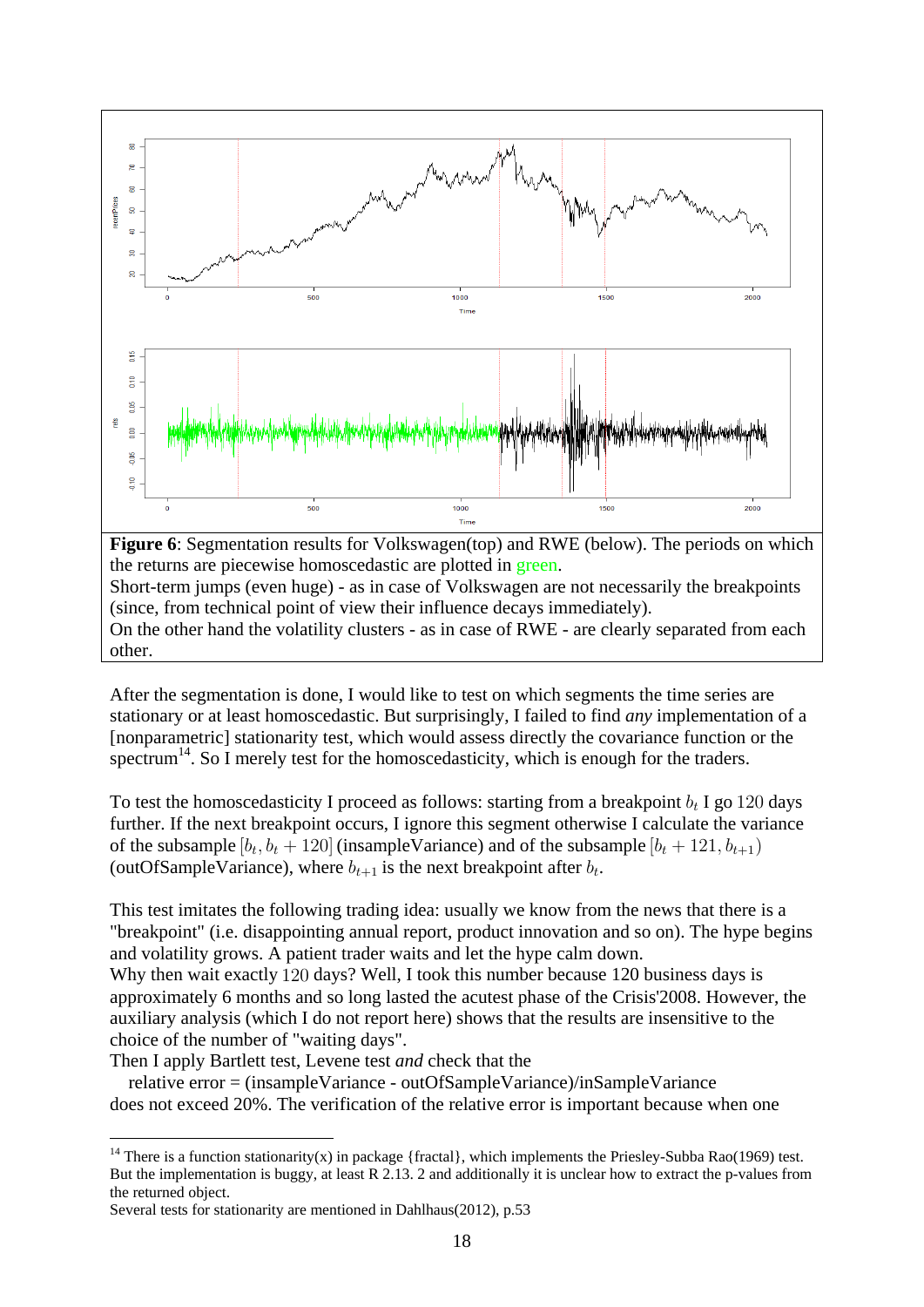relies merely on Bartlett and Levene tests, they let sometimes the severe cases pass (as Figure 8 shows).

In total there are 8191 segments on which the homoscedasticity holds true. They are plotted in green, as at Figure 6. In total there are 20131 segments (including those that are shorter than 120 business days). **This means that the trader, who carefully watches the structural breaks in dynamics of stock returns can hope in** *40%* **cases be able to infer from the past volatility the future volatility (up to the next structural break). This is pretty encouraging!**

Surprisingly, there are nearly as many homoscedastic segments during the crisis times as during the calm times (Figure 7), which means that after the crisis the volatility jumps but remains at the new higher level approximately constant.

It is also encouraging, since the traders yields at most during the turbulent times. However, it may be not very relevant for a private investor, who is risk-averse.

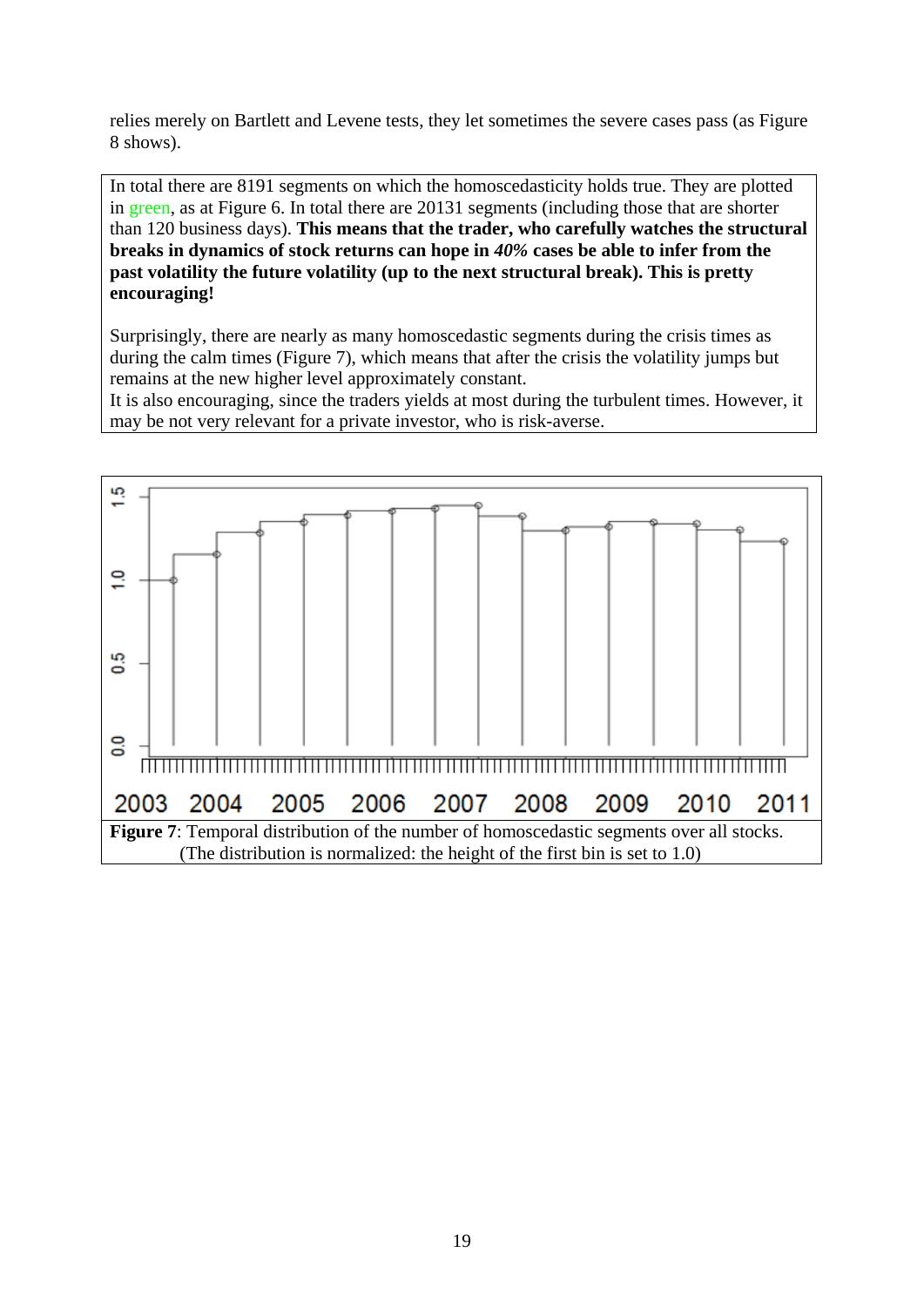